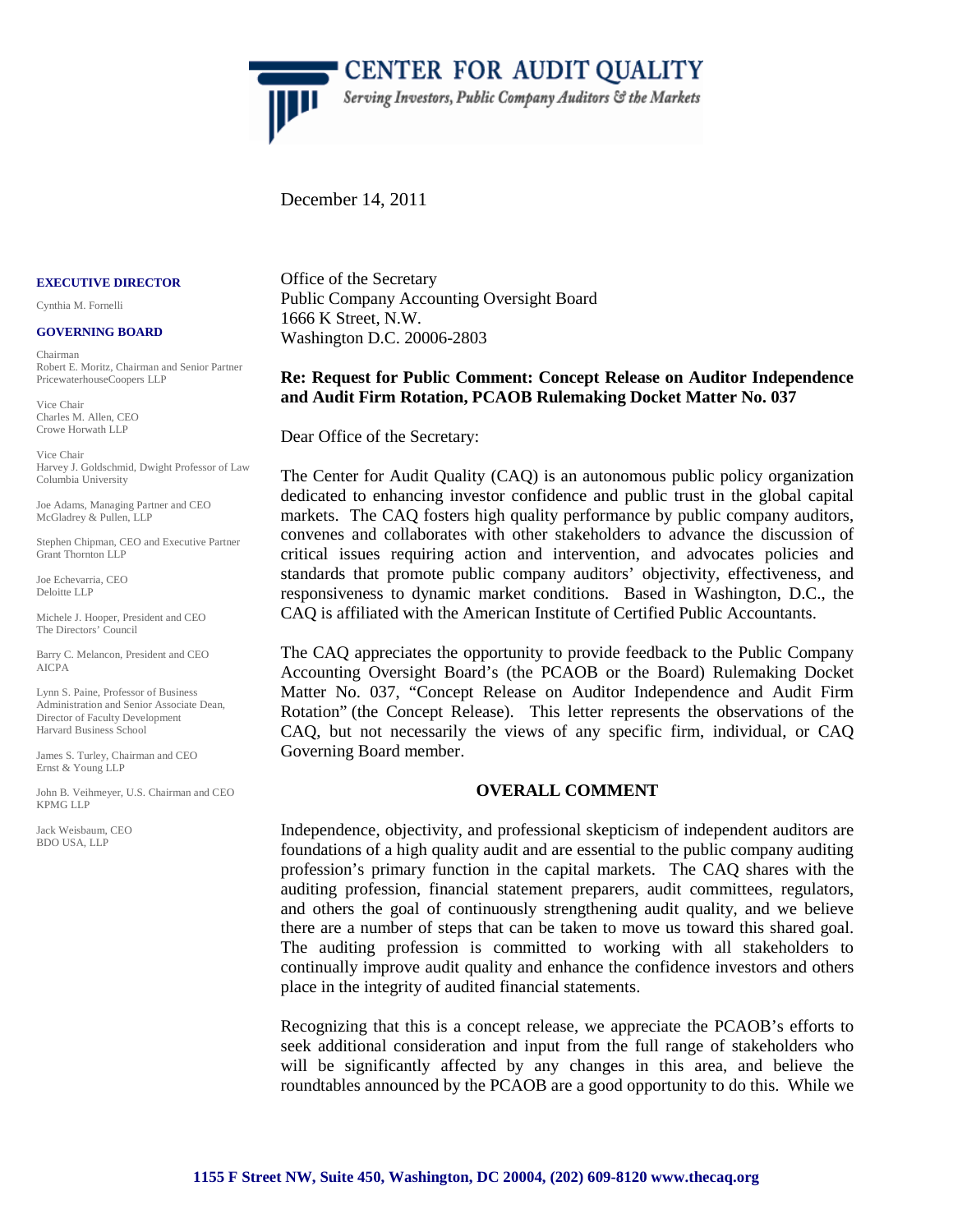explain in this letter our reasoning as to why mandatory firm rotation (MFR) is not a concept that will work to improve audit quality, and is in fact fraught with significant risks and unintended consequences, we also have similar concerns regarding some of the other concepts in the release. We anticipate future opportunities to more fully vet these concerns. In the meantime, we have articulated below several ideas that could advance the shared goal of continuous improvement in financial reporting and audit quality. We stress that these ideas are preliminary and that we are open and committed to fully exploring these and other possibilities for improving audit quality.

# **I. ENHANCEMENTS TO AUDIT QUALITY**

In 2002, the Sarbanes-Oxley Act (SOX) ushered in a host of reforms to protect investors by improving the accuracy and reliability of corporate disclosures. SOX established the PCAOB to oversee the public company auditing profession and granted the PCAOB standard setting, inspection, and enforcement authority. SOX placed significant new independence requirements on public accountants, including a requirement for lead and concurring partner rotation every five years. Moreover, SOX unequivocally assigned responsibility for overseeing the financial reporting process, including the hiring and firing of the independent auditor, to independent audit committees as the representatives of investors.

Since the passage of SOX, there have been numerous surveys and academic studies detailing the benefits derived from the Act.<sup>[1](#page-1-0)</sup> For example, the CAQ's 2008 "Report on the Survey of Audit Committee Members" found that changes resulting from SOX had improved the level of engagement of audit committees. Nearly all of the audit committee members surveyed (99 percent) stated that, as a result of SOX, they devote more time to committee work, and roughly 90 percent stated they work more closely with independent auditors.<sup>[2](#page-1-1)</sup> Additionally, the Securities and Exchange Commission's (SEC) 2011 "Study and Recommendations on Section 404(b)" concluded, "there is strong evidence that the auditor's role in auditing the effectiveness of Internal Control over Financial Reporting [ICFR] improves the reliability of internal control disclosures and financial reporting overall and is useful to investors."<sup>[3](#page-1-2)</sup>

Since the adoption of SOX, audit firms have continued to improve their internal quality control systems, which are critical in reinforcing auditor independence, and the exercise of objectivity and professional skepticism. The objective of a system of quality control is to provide that the audit firm and its personnel are complying with professional standards and applicable legal and regulatory requirements. This objective is accomplished by individual audit firms through:

- Development of policies and procedures that promote an appropriate "tone at the top" and culture at the firm
- Establishment of policies and procedures to foster compliance with relevant ethical requirements and independence standards set out by the PCAOB, the SEC, and others
- Adoption of acceptance and retention policies that reduce the likelihood of the firm's association with a public company whose management lacks integrity
- Assignment of engagement team personnel in a manner appropriate to their skill and experience, including provision for appropriate supervision within the team
- Development of policies and procedures to provide that the design and execution of the audit engagement are appropriate

<span id="page-1-2"></span>*<sup>\$250</sup> Million*, U.S. Securities and Exchange Commission[, http://www.sec.gov/news/studies/2011/404bfloat-study.pdf](http://www.sec.gov/news/studies/2011/404bfloat-study.pdf) (April 2011).



<span id="page-1-0"></span> <sup>1</sup> See, *Sarbanes Oxley Effectiveness on the Earning[s]Management,* Rachel Ang (March 2007)*; The Impact of Sarbanes-Oxley on Market Efficiency: Evidence from Mergers and Acquisition Activity,* Surya Chelikani & Frank D'Souza, The International Journal of Business and Finance Research (July 2011).<br><sup>2</sup> Report on the Survey of Audit Committee Members http://www.thecaq.org/newsroom/release 03182008.htm (March 2008).<br><sup>3</sup> Study and Recommendations on Section 404(b) of the Sarban

<span id="page-1-1"></span>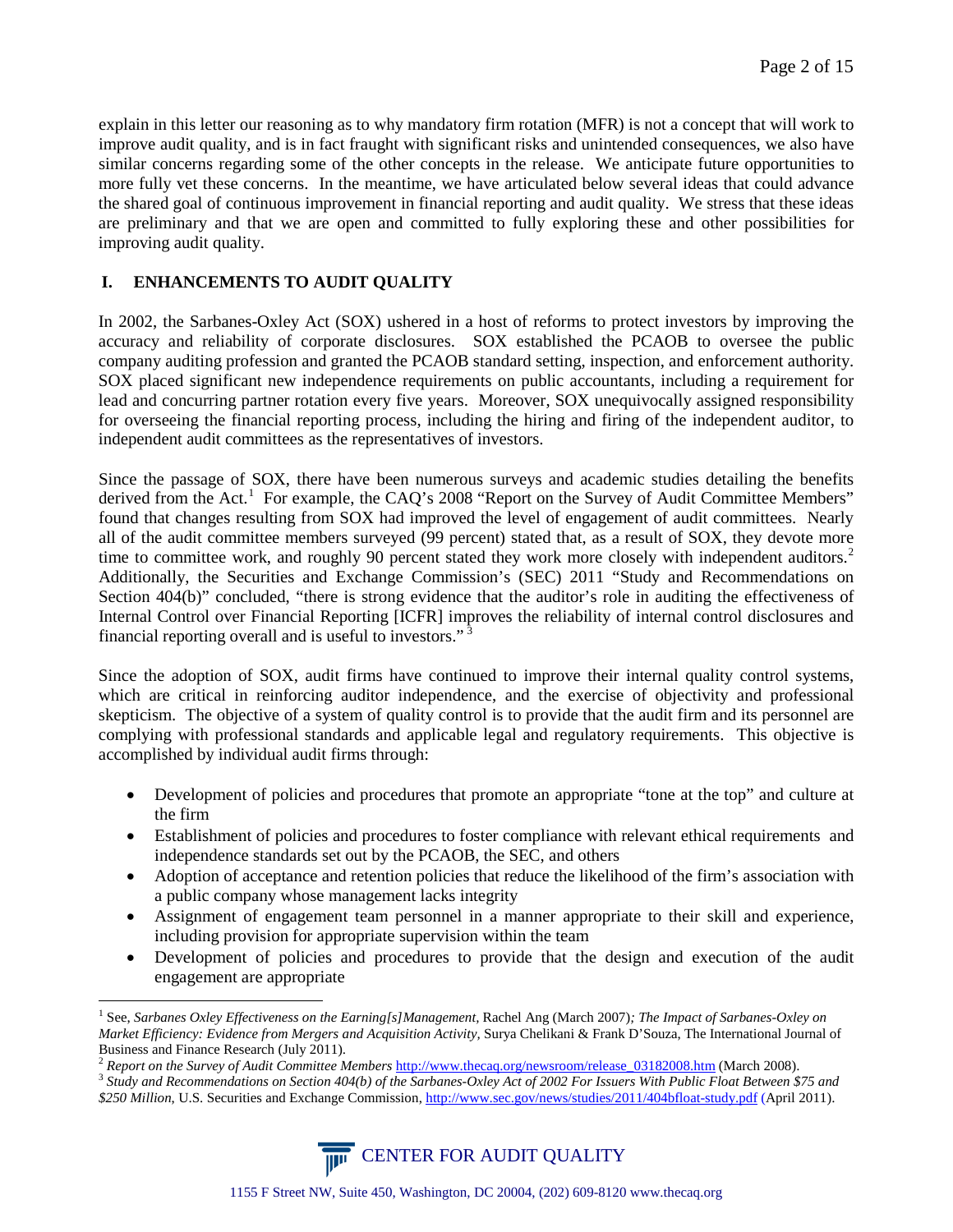Audit firms also maintain internal monitoring and inspection programs to help provide that the policies and procedures relating to the system of quality control are adequate, are appropriately updated, meet changing conditions, and operate effectively. External regulatory inspections by the PCAOB also provide an assessment of the effectiveness of the quality control systems. PCAOB inspections assess the extent to which audit firms have designed, and adhered to, adequate quality control policies and procedures that address significant aspects of public company auditing, as well as the effectiveness of the firm's performance on specific audit engagements. These inspections help to drive improvements in firm quality control systems. While an audit firm's quality control system helps it perform according to applicable standards, audit firms should continuously assess whether more can be done to strengthen these systems to further reinforce auditor independence, objectivity, and professional skepticism.

Toward that end, the CAQ believes there are a number of potential enhancements that could be explored to further enhance audit quality, including the foundational elements of independence, objectivity, and professional skepticism, without the costs and unintended consequences associated with MFR. The CAQ notes that the considerations for audit firms would need to be evaluated in terms of their appropriateness for audit firms of all sizes, and whether they would be more appropriate for annually-inspected firms.

### **a. Audit Firms**

### *Improve Audit Firm Communication with Audit Committees*

The CAQ believes that effective communication between the audit firm and the audit committee is a critical element of the framework that supports high quality financial reporting and auditing. Audit committees have a significant responsibility for the integrity and reliability of the company's financial statements and the related financial reporting process. To fulfill this role, audit committees currently engage in discussions with independent auditors to better understand the auditor's evaluation of matters that are significant to the financial statements. We believe that auditors should continue to look for opportunities to enhance these communications for the benefit of the investing public. For example, auditors who currently do not, could at least annually update audit committees on general PCAOB matters, including Practice Alerts and Form 4010 reports. Auditors could also look for ways to have more meaningful conversations with their audit committees regarding PCAOB inspections of that engagement. Such conversations might include:

- Notifying the audit committee when the audit of the company is selected for inspection
- Communicating inspection findings and any additional steps or procedures being taken by the audit firm to resolve the findings
- Communicating any impact on audit procedures going forward

To further assist audit committees in understanding and evaluating financial reporting and auditing matters, the CAQ is working with the National Association of Corporate Directors and the Independent Directors' Council to consider the development of tools that could serve as a catalyst for discussion with the auditor. Such tools could highlight issues for the audit committee to consider as it monitors the audit process and assesses the independent auditor, and could help focus the audit committee on the most important areas for consideration. These discussions also could provide the audit committee with the opportunity to evaluate whether any changes to the company's financial reporting, internal control, or audit process may be appropriate. One potential tool could be a list of questions for the audit committee to consider in discussing inspection activities with the auditor. Potential questions could include the following: $4$ 

<span id="page-2-0"></span><sup>&</sup>lt;sup>4</sup> These questions are not intended to serve as a checklist of questions to be posed verbatim. Rather they are examples that could advance the dialogue between auditors and audit committees around certain key issues. It is important for audit committees to tailor and supplement these questions to fit the unique issues of the organization.

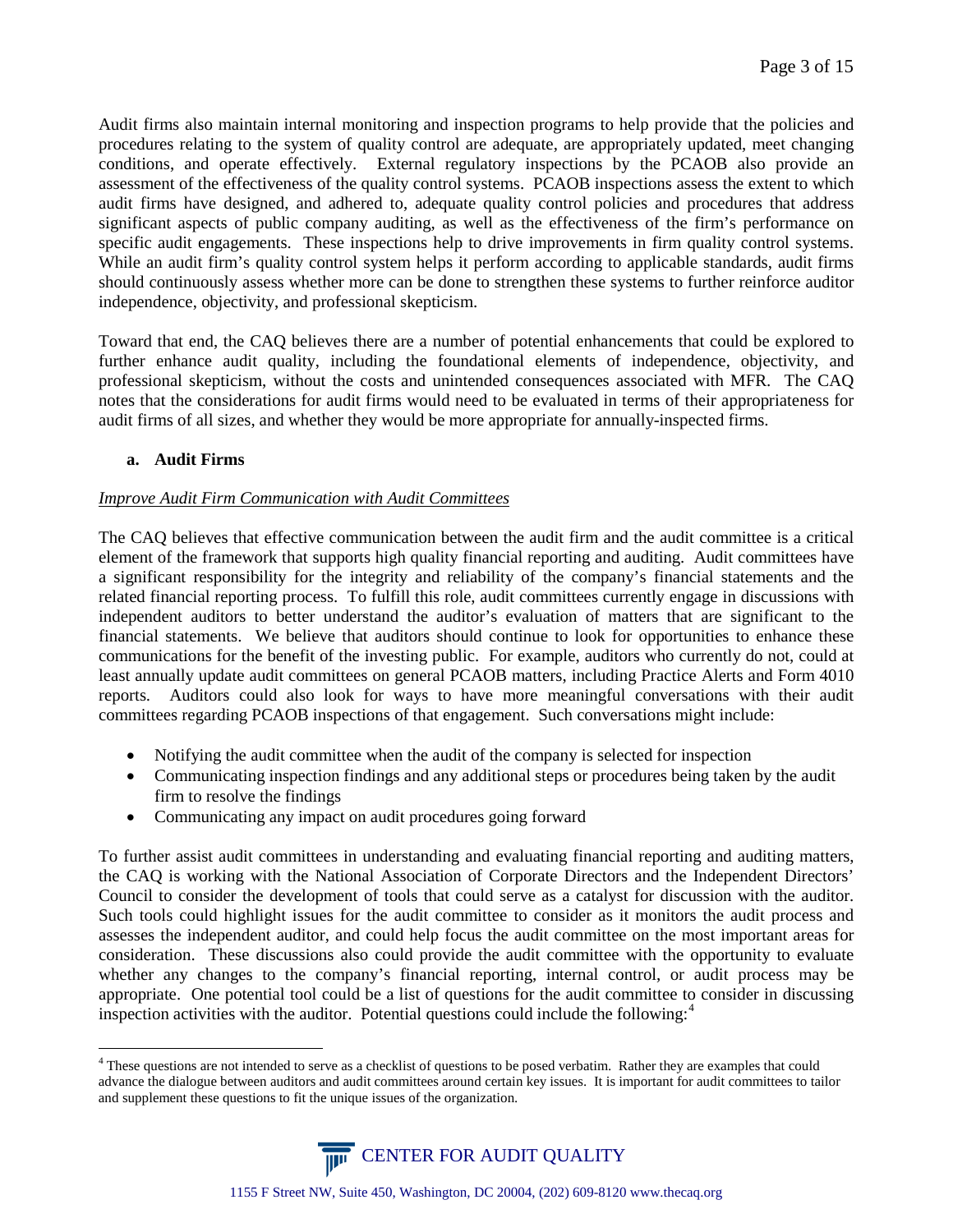- On what areas of the audit is the PCAOB inspection focusing?
- How do these areas relate to the areas of the audit that you believe pose the greatest risk or might impact financial reporting?
- Has the PCAOB provided any comments during its inspection related to your audit of the company?
- What comments related to the audit of our company do you expect to be in Part I of your firm's inspection report?
- What is your response to the comments and are there any additional audit procedures required?
- Will audit procedures change going forward? If so, how?
- Were any deficiencies the result of a lack of auditor independence, objectivity, or professional skepticism?
- Was there an internal inspection of the same audit? If so, were the findings similar to the PCAOB's inspection findings?

We are supportive of initiatives to educate audit committees and better prepare them to have more comprehensive discussions with audit firms regarding the PCAOB's inspections and other relevant matters. We look forward to exploring ways in which we, along with other stakeholders, can further assist audit committees in their duties and better inform the public about the important efforts of audit committees on behalf of investors.

### *Review Human Resources Policies and Procedures*

An audit firm's greatest asset is its people. As we explore ways to strengthen auditor objectivity and audit quality, it is important to consider the policies and practices that directly impact the people that conduct public company audits.

The profession spends tremendous resources on the continuing education of its people. At all levels, training is a critical component of developing and honing the skills of the professionals conducting audits. As the profession reviews the curriculum and materials for these programs (including supervision and review) it should assess how well independence, objectivity, and professional skepticism are ingrained in both course content and delivery. For example, assessing the appropriateness of the assumptions and models used by management to support its fair value estimates presents unique challenges, particularly in times of economic uncertainty. Experience-appropriate training on how to apply the concepts of objectivity and professional skepticism in evaluating management judgments is important to maintaining and enhancing audit quality.

The processes of goal setting and evaluating performance are also critical components in the development of audit professionals. At all levels, the skills and behaviors expected must be carefully and effectively communicated, and then evaluated. Independence, objectivity, and professional skepticism and their attendant skills should be explicitly included in the goal setting and evaluation processes for all audit professionals. Additionally, compensation practices for all audit professionals should reward behaviors that contribute to audit quality, and behaviors contrary to audit quality should be dealt with appropriately.

### *Enhance Audit Firm Transparency*

Additional transparency related to firms' quality control and other internal processes and procedures can provide important information to audit committees who have a responsibility for assessing and evaluating the audit firm. Based on this information, audit committees would be in a better position to ask relevant questions that may, in turn, provide valuable feedback. Firms and audit committees should explore whether the information audit committees currently receive from the firm could be enhanced to further their oversight

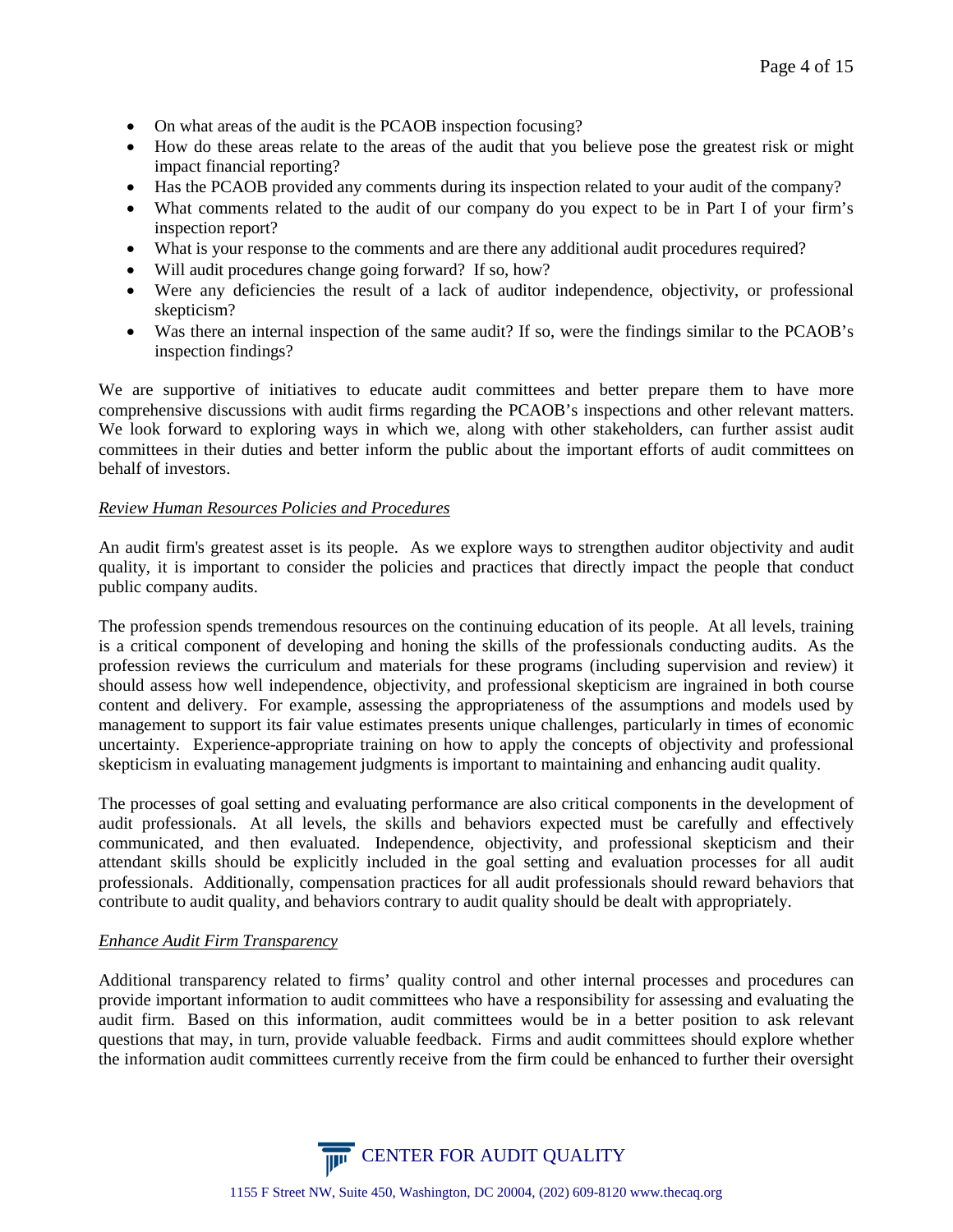of the independent auditor, including information about the auditor's systems and processes that underpin auditor independence, objectivity, and professional skepticism.

The New York Stock Exchange listing requirements require audit committees to receive annually a report from the independent auditor which contains certain information about the audit firm, including:

- Description of the firm's internal quality control system
- Statement concerning the firm's independence practices (description of written independence policies, training, and monitoring of compliance)
- Description of the firm's governance structure

These requirements might be a good starting point for considering whether additional firm information might be helpful to audit committees; however, consideration must be given as to whether this information might be provided by audit firms of all sizes, or whether this would be more appropriate for annually-inspected audit firms.

### **b. Audit Committees**

Today's audit committee plays an essential role in the corporate governance framework. Its primary role is to assist the board of directors in overseeing the quality and integrity of the company's financial statements. In order to fulfill this responsibility, the audit committee oversees the company's management and the financial reporting process, the effectiveness of ICFR, the qualifications and performance of the internal audit function, and the qualifications, performance and independence of the independent auditor. In short, the audit committee is central to fostering the quality of the financial reporting process and protecting shareholder interests through its oversight of the audit process.

Prior to the implementation of SOX, the process for the selection and assessment of the independent auditor was often controlled by management. SOX mandated that the independent audit committee, not company management, be directly responsible for the appointment, compensation and oversight of the work of public company auditors – a change that notably enhanced auditor independence. In addition, the audit committee must pre-approve all audit and non-audit services performed by the external audit firm. To help provide that the audit committees performing those functions represent shareholders first and foremost, the listing requirements for exchange-traded companies prohibit the inclusion of company officers and/or consultants on an audit committee of listed companies and mandate that audit committee members be independent from management.

Because audit committees oversee the entire financial reporting process, they form a central point between the activities of company management, the internal auditor, and the independent auditor. As such, they play a critical role in our system of investor protection, and are best positioned to select, oversee, and evaluate the independent auditor. We believe that the role of the audit committee, like other roles in the financial reporting supply chain, should continue to be supported and strengthened, and that audit committees should be central to our collective efforts to continuously improve audit quality.

### *Oversight of the Independent Auditor*

As noted, SOX charged audit committees with the important responsibility of overseeing the independent auditor. To further strengthen the audit committee's oversight of independent auditors on behalf of investors, we recommend that audit committees take an even more active role in certain activities related to their supervision of the independent auditor and describe these activities in the audit committee report.

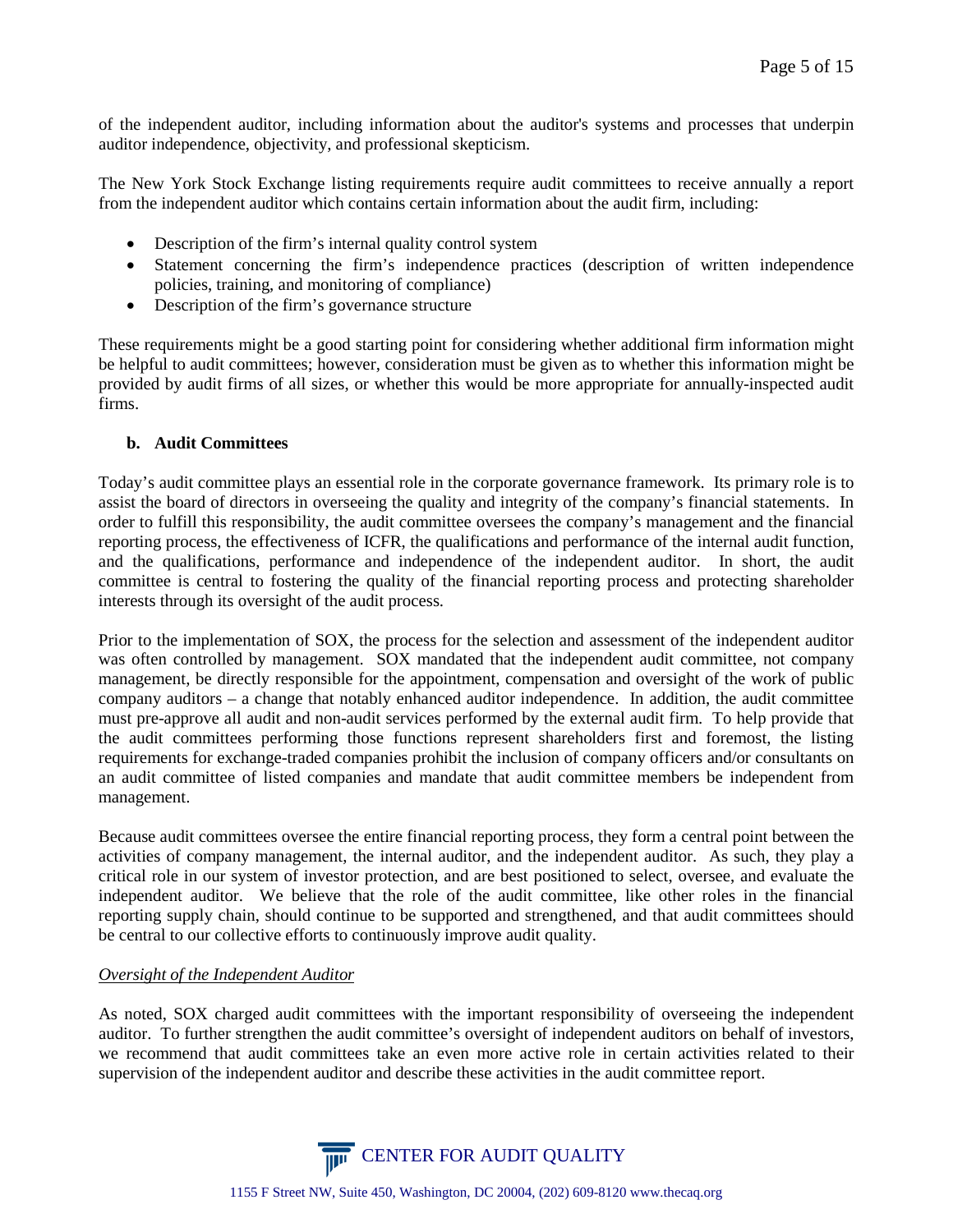• Participation in Selection of Successor Lead Audit Partner

While audit committees are not charged with selection of individual audit partners, we believe that audit committees should be actively engaged in this process where practical. For example, audit committees could participate in interviews with the proposed candidates and work with management to provide feedback to the audit firm regarding the selection of the engagement partner. Active participation in this process could help satisfy the audit committee regarding the competence and experience of the audit partner, and could include specific questions related to the auditor's application of objectivity and skepticism in prior engagements.

• Review of Audit Plan

The audit plan prepared by the independent auditor generally includes the auditor's assessment of risks related to the financial statements and the audit, the planned procedures to address those risks, milestones for completion, and resources available to execute the plan. A rigorous discussion between the audit committee and the independent auditor about the audit plan is an important part of the audit committee's oversight responsibilities. In many instances, this type of discussion occurs and contributes to the overall quality of the audit plan and the audit. Audit committees might consider enhancing their process for reviewing and challenging the audit plan so that they are better able to satisfy themselves, on behalf of their boards and investors, that the audit scope is adequate and sufficient under the circumstances.

• Audit Service Assessment

Assessing the services provided by the independent auditor is another important component of the audit committee's oversight of the financial reporting process. Protocols and processes for conducting such an assessment vary widely. We suggest that audit committees lead the process by which the audit firm and the lead audit partner are assessed, and that this process incorporate a review of compliance with independence requirements, as well as the application of objectivity and professional skepticism. The audit committee should own the results of the assessment and make sure that the audit firm is properly informed of the results and responds appropriately to any feedback. This process could inform the audit committee's decision to retain the audit firm.

### *Enhanced Audit Committee Communications to Investors*

Currently, investors are provided with the information to understand how audit committees discharge their important duty to oversee the external audit through the audit committee report provided to shareholders. Greater transparency into this oversight process would provide investors with more confidence in the diligence of the audit committee in overseeing the company's financial reporting and audit processes. While many audit committee reports are robust and provide a clear lens into the oversight process, we believe there are areas that may deserve additional focus by some audit committees. For example, a more robust audit committee report could include the following information:

- Policies or practices used by the audit committee to address risks to the auditor's independence, objectivity, and professional skepticism
- Description of the audit committee's oversight of the accounting and financial reporting processes of the company, including the internal and external audit functions, and the nature, timing and extent of the communications between the audit committee and those functions
- Description of the process by which the audit committee discharged its duties with respect to evaluating the performance of the independent auditor, including the criteria the audit committee used

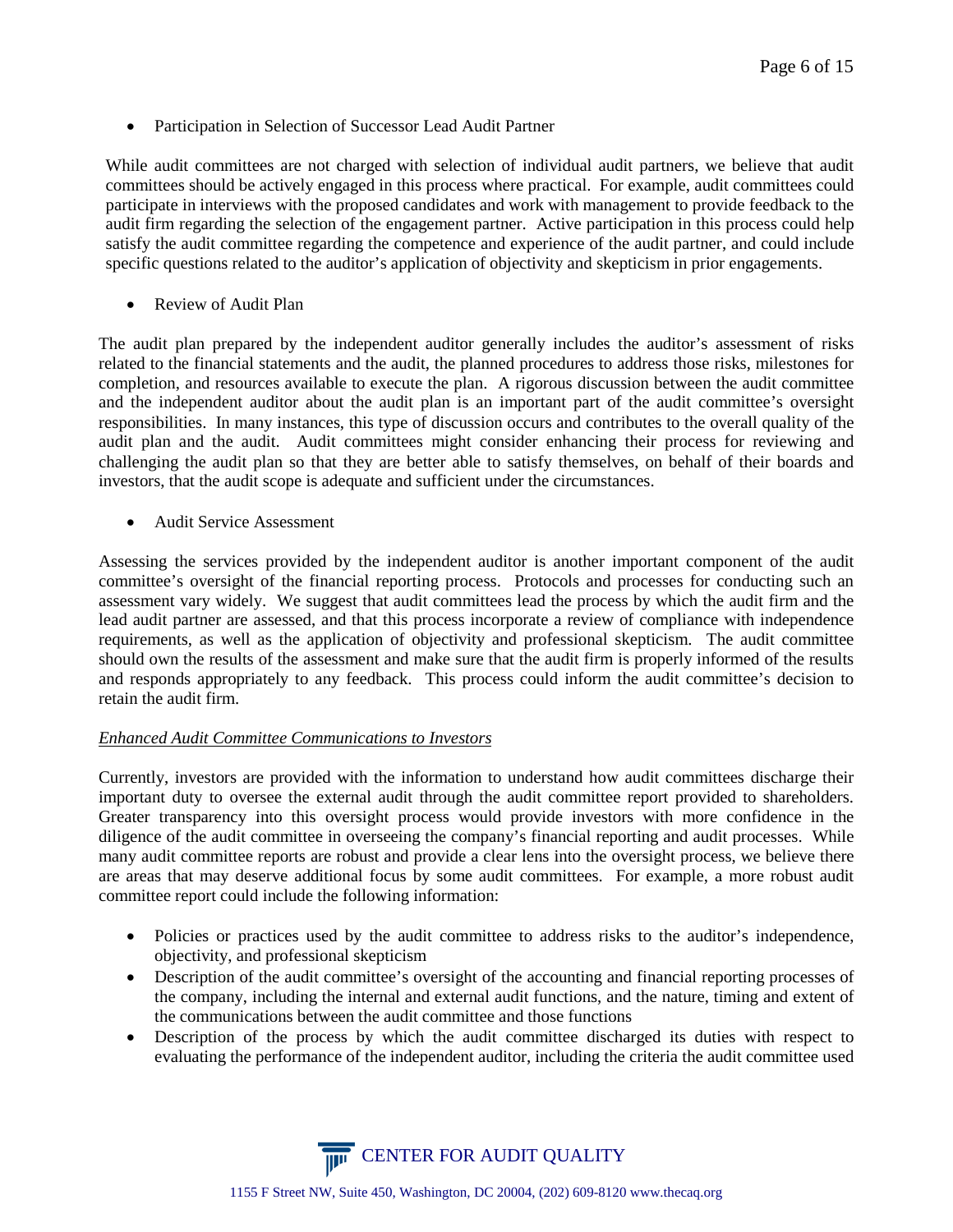to determine whether to recommend the reappointment of the auditor or the appointment of a new auditor

This information can help form the basis for any shareholder votes on the appointment, or reappointment, of the external audit firm. We believe this enhanced reporting will provide not only greater transparency, but also increased discipline in these processes and communications. In addition, because the audit committee's responsibilities are so critical to investors' confidence in the financial statements and auditor's report, we suggest that the audit committee report be made available to investors in a more easily accessible way, such as on a company's website.

# *Strengthen Definition of "Financial Expert"*

The existing corporate governance rules require that audit committees be composed of independent directors, at least one of whom qualifies as a "financial expert." The current definition of a "financial expert" allows professionals with executive experience to qualify as a "financial expert" even if they have limited accounting or auditing expertise.

As the complexity of financial reporting and auditing continues to increase, we believe that it is important for the audit committee to have a member with direct financial accounting or auditing experience. This detailed knowledge of accounting or auditing provides a basis for effective dialogue with the auditor on key audit areas, including estimates and judgments, and would better enable the audit committee to evaluate the performance of the auditor with respect to these matters. We suggest that the definition be re-evaluated to acknowledge these increasing complexities and include a framework of skill sets and experiences that would satisfy an increased requirement for accounting or auditing expertise.

# **c. PCAOB**

### *Evaluate the Impact of the PCAOB's Standard-Setting Agenda*

SOX established the PCAOB as the regulatory agency charged with oversight of the public accounting profession. The PCAOB was given significant authority to inspect public company audits, review audit firm quality control systems, sanction audit firms, and set public company auditing and related professional practice standards. In this capacity, the PCAOB represents the public interest and has both broad investigative and disciplinary authority over registered public company audit firms.

Since the passage of SOX, numerous standards have been implemented by both the SEC and PCAOB that directly (or indirectly) contribute to enhancing auditor independence, objectivity, and professional skepticism. Over the past two years alone, the PCAOB has approved nine Auditing Standards; all arguably focused on auditor objectivity and enhancing audit quality:

• **Auditing Standard No. 7,** *Engagement Quality Review* **(AS 7 or EQR) –** In July 2009, the Board adopted AS 7, that provides a framework for the engagement quality reviewer to objectively evaluate the significant judgments made, and conclusions reached, by the engagement team. AS 7 also serves as a safeguard against erroneous or insufficiently supported audit opinions and, accordingly, can contribute to audit quality. This standard was effective for EQRs of audits and interim reviews for fiscal years that began on or after December 1[5](#page-6-0), 2009.<sup>5</sup>

<span id="page-6-0"></span> <sup>5</sup> PCAOB Release No. 2009-004, Final Rule (July 28, 2009).

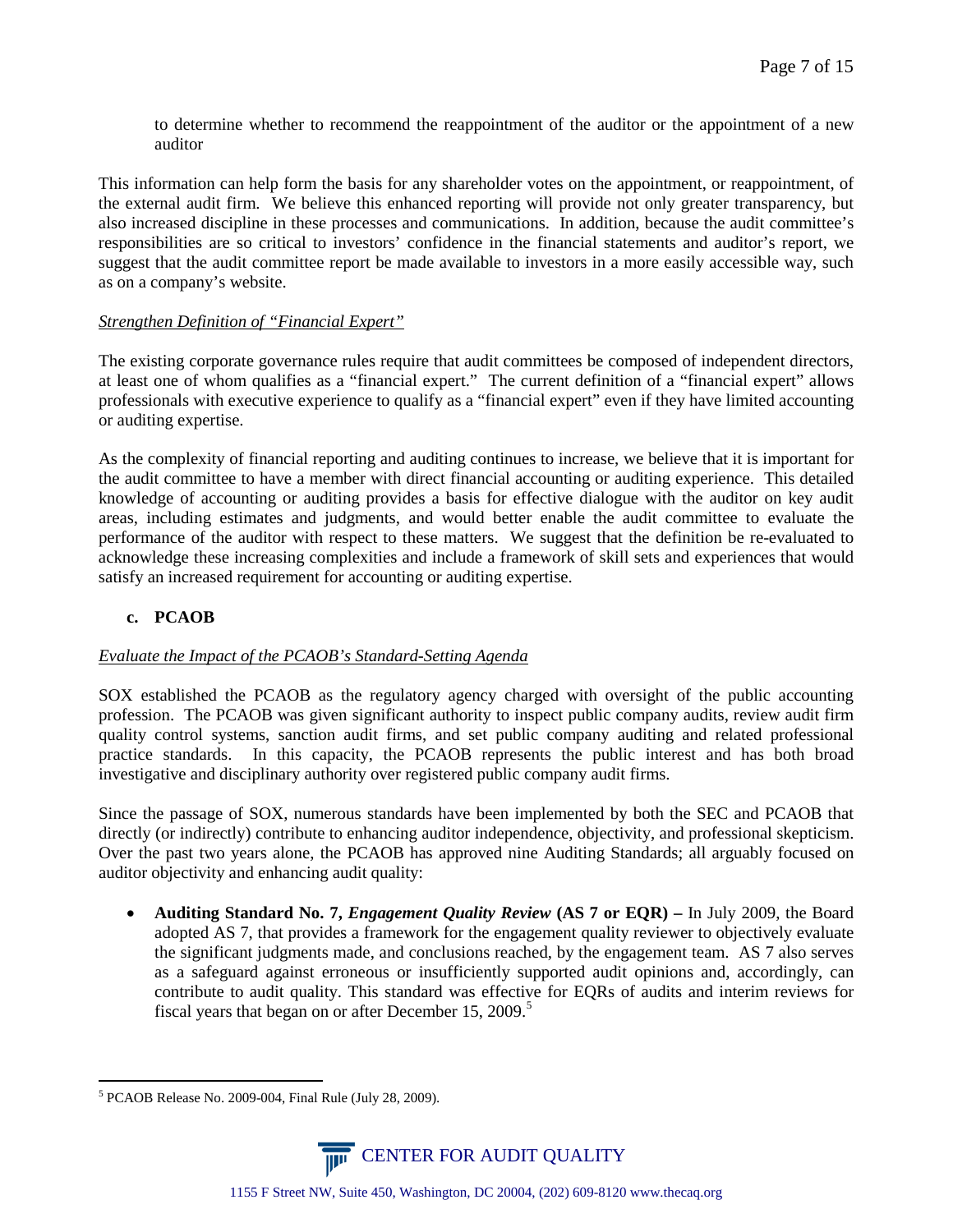• **Auditing Standards No. 8 – 15,** *Risk Assessment, Planning & Supervision* **(AS 8 – 15) –** In August 2010, the Board adopted a suite of risk assessment standards that focused on enhancing the effectiveness of the auditor's assessment of, and response to, the risks of material misstatement in the financial statements. These standards were effective for audits of fiscal periods beginning on or after December 15, 2010. $^6$  $^6$ 

It is important to note the relationship between the timing of the PCAOB's inspection observations that the Concept Release describes as contributing to the Board's concerns, and the timing of the Board's recent standard-setting activity. Auditor performance during 2009—which forms the basis for the PCAOB's 2010 inspections and its 2011 reports—occurred largely prior to the effective date of these nine significant new professional standards that are likely to have an important effect on audit quality. Even more importantly, the PCAOB's inspections of fiscal year 2011 audits—the first audits that will have the full benefit of the new risk assessment, planning and supervision standards—have not yet begun.

In addition to recently adopted standards, the Board's current standard-setting agenda<sup>[7](#page-7-1)</sup> includes several projects that are focused directly (or indirectly) on enhancing auditor independence, objectivity, and professional skepticism. For example, projects related to refining the current quality control standards, improving audit firm communications with audit committees, and assignment and documentation of firm supervisory responsibilities, all could be critical in the continuous enhancement of audit quality. We believe that the many recent and planned changes to PCAOB auditing standards, once implemented and in full effect, will be found to make considerable contributions to improved audit quality. Thus, we encourage the PCAOB to include in the deliberative process related to this Concept Release, an evaluation of the effectiveness of recent and planned standard-setting activities.

# *Analyze the Root Causes of Inspection Findings*

As stated within the Concept Release, "the root causes of audit failures are complex and vary in nature and continue to be explored by the Board. The Board plans to deepen its understanding of root causes in upcoming inspection seasons."<sup>[8](#page-7-2)</sup> We believe that "root cause" analyses are critical in educating the auditing profession, audit committees, and investors as to the reasons behind the PCAOB's continued concerns with inspection findings. Toward that end, we suggest that the PCAOB consider sharing the results of its root cause analyses, through a Rule 4010 report, Practice Alert, or some other means. We also suggest that the Board consider an assessment of the positive aspects identified during inspections and identify representative "best practices" or positive steps taken by audit firms in improving audit quality.

We also believe that timely "root cause" analyses could assist the PCAOB in its standard-setting agenda. For example, an analysis of inspection results could reveal deficiencies related to particular auditing standards widespread across registered accounting firms. This could suggest areas where guidance might be needed, whether in the form of a Practice Alert or a formal standard setting project.

# **II. MFR DOES NOT APPEAR TO IMPROVE AUDIT QUALITY**

The Concept Release indicates it is aimed at the goal of improving the auditor's independence, objectivity, and professional skepticism, and we agree that these fundamental elements of audit quality must be continuously assessed and enhanced. We have concerns, however, with the Board's presumption that audit quality issues, defined as PCAOB inspection findings, would be remedied by MFR. While we are wholly



<span id="page-7-1"></span><span id="page-7-0"></span><sup>&</sup>lt;sup>6</sup> PCAOB Release No. 2010-004, Final Rule (August 5, 2010).<br><sup>7</sup> PCAOB Standard Setting Agenda, Office of the Chief Auditor (November 2011). 8 Concept Release, page 6.

<span id="page-7-2"></span>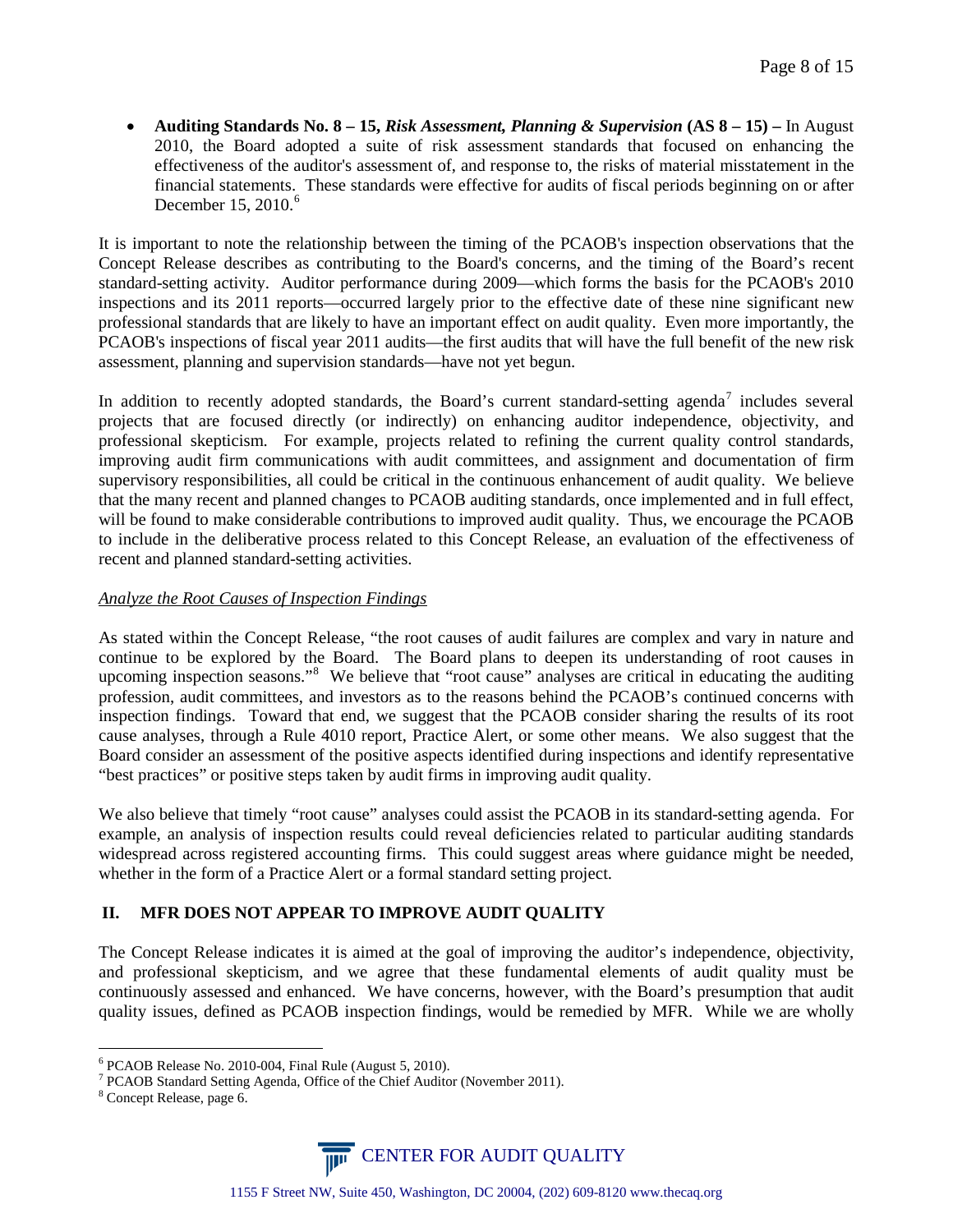committed to improving audit quality, we do not see any evidence that MFR would result in direct and measurable improvements in audit quality, and we believe that such a mandate would have far-reaching, costly, and unintended consequences, not only for auditors and audit firms, but for public companies, audit committees, and investors.

The PCAOB's Concept Release acknowledges that the Board is currently unable to demonstrate that objectivity and professional skepticism are impaired by the tenure of the audit engagement. Several of our larger member firms also are unable to identify any positive correlation between auditor engagement tenure and whether audits inspected by the PCAOB received any written comments. Moreover, we are not aware of any credible empirical research demonstrating that longer audit firm tenure impairs auditor independence, objectivity, or professional skepticism. To the contrary, numerous academic studies have suggested that audit quality improves on longer tenured audits.<sup>[9](#page-8-0)</sup> We believe it is imperative for the PCAOB to demonstrate that MFR would improve audit quality, before imposing such a significant and costly change on public companies and audit firms.

We also note that there are many existing factors that already limit the tenure of the engagement team and company management. In addition to the natural turnover within the audit engagement team, due to staff attrition and promotion, current independence requirements require lead audit partners and engagement quality control review partners to rotate every five years. Certain other partners involved with a company's audit must be rotated after seven years. Moreover, there is a similar natural turnover of public company CFOs and CEOs. As detailed in a Crist/Kolder Associates 2011 study on executive management volatility,<sup>[10](#page-8-1)</sup> from January 1, 1995 through July 31, 2011, the average CFO and CEO tenure within the S&P 500 was 5.1 and 6.8 years respectively. We believe that the factors described above already limit the length of the relationships between the engagement team and company management and stifle any opportunity for "coziness" between the auditor and the company's senior management team.

# **III. POTENTIAL UNINTENDED CONSEQUENCES FROM MFR**

The CAQ is not aware of any evidence that MFR improves audit quality or otherwise benefits investors. In fact, some studies show that MFR could have unintended consequences that ultimately *reduce* audit quality and increase costs for public companies.

# **a. Impact on Audit Quality**

We agree that independence, objectivity, and professional skepticism are vital to the execution of high quality audits; however, they are not the only factors that affect audit quality. For example, audit quality depends also on the auditor's skill and experience, the soundness of the audit methodology, the effectiveness of the audit tools used, the adequacy of technical support, and even the quality of the auditing standards.

It is important that these drivers of audit quality be considered in the aggregate, and not in isolation when examining the potential impact of MFR. For example, in attempting to address the Board's concerns related to independence, objectivity, and professional skepticism by imposing MFR, the PCAOB could impair the profession's ability to develop and retain specific competencies, such as industry expertise. This could have a detrimental effect on audit quality since industry expertise is a key driver of audit quality, according to

<span id="page-8-1"></span><sup>&</sup>lt;sup>10</sup> *The Volatility Report 2011*, Crist/Kolder Associates, pages 24 – 25 [\(http://www.cristkolder.com/VolatilityReport2010.pdf\)](http://www.cristkolder.com/VolatilityReport2010.pdf)



<span id="page-8-0"></span> <sup>9</sup> See, *Auditor Tenure and Perceptions of Audit Quality,* The Accounting Review, Vol. 8, No. 2. Ghosh and Moon (2005); *Auditor Tenure and Auditor Change: Does Mandatory Auditor Rotation Really Improve Audit Quality?* Mara Cameran, Annalisa Prencipe, and Marco Trombetta (Working Paper 2008); *Mandatory Audit Firm Rotation and Audit Quality*, Andrew B. Jackson, Michael Moldrich, and Peter Roebuck (July 2007).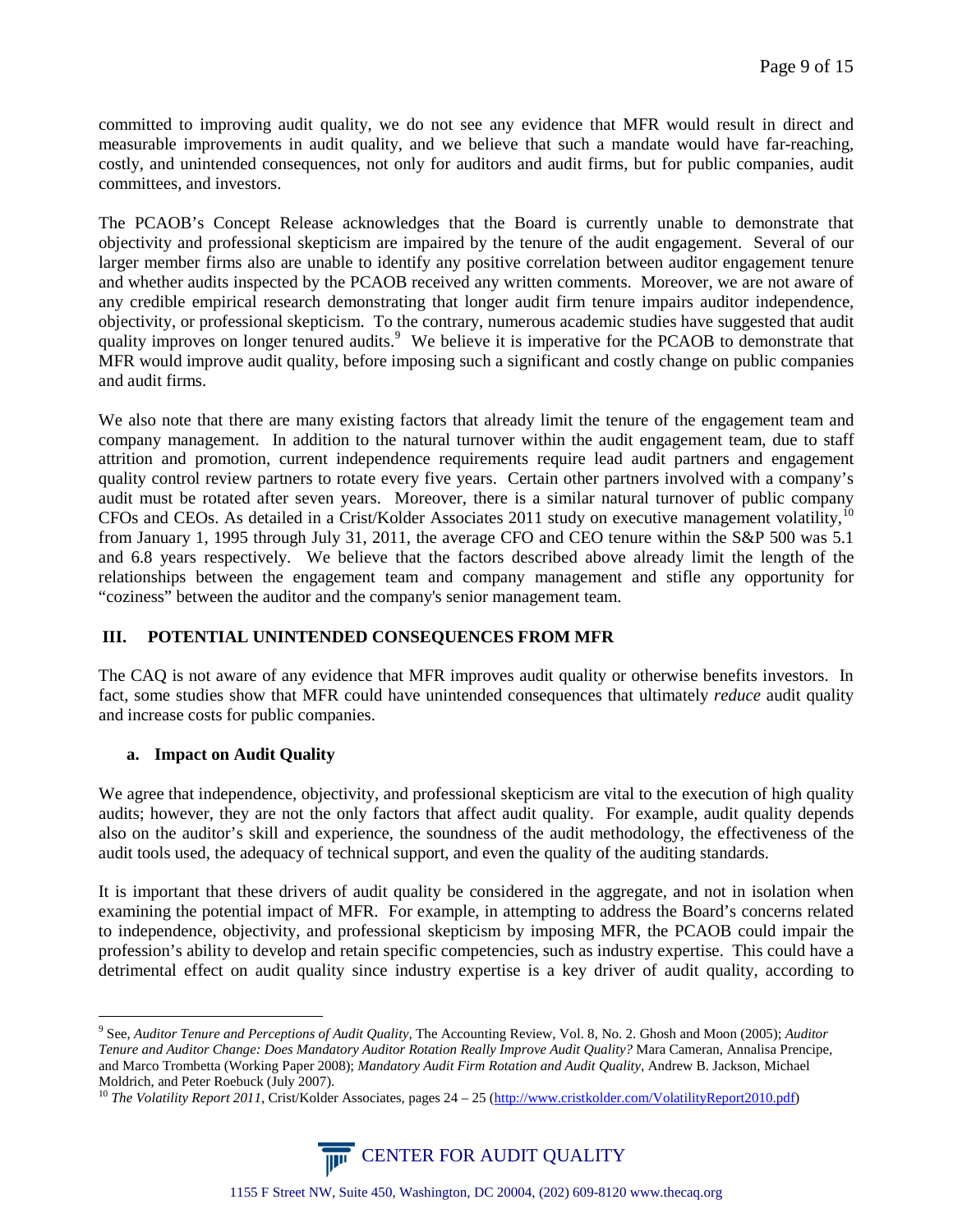research on this subject.<sup>11</sup> MFR could also affect the profession's ability to attract and retain talent, which would have an obvious impact on audit quality. These and other potential unintended consequences are discussed more fully below.

## *Limits the Audit Committee's Ability to Determine the Best Audit Firm for the Company*

Audit committees have a statutory responsibility to oversee the external audit process, including the selection of the appropriate audit firm to conduct the audit. Forcing rotation of the existing auditor reduces the choices available to the audit committee. Moreover, MFR eliminates from the audit committee's choice the one firm that the audit committee previously decided was best able to provide the audit services needed by the company. This will constrain audit committees in their selection of audit firms that are able to provide the highest quality audit in the most efficient way.

This lack of choice could be exacerbated by other constraints, such as independence restrictions that would prevent some firms from being eligible to conduct the audit. Other constraints could include the geographical reach, proximity, expertise, and specialization of available audit firms.

As a result of these constraints, MFR may force an audit committee to select a firm that may not be best suited to meet the company's audit requirements. Or the company could be forced to change some or all of its other financial service providers (e.g., tax advisor) to comply with existing independence requirements. The time and resources required to manage all of these transitions would be significant, with no demonstrable benefit.

# *Causes Loss of Institutional Knowledge and Experience*

The audit firm's ability to develop an understanding of a company's operations is critical in performing an effective audit. Institutional knowledge and experience is cumulative, and as an audit firm's knowledge increases over time, the auditor's ability to efficiently perform an effective audit improves. MFR would hinder this accumulation of knowledge and experience, which could impact audit quality. Various academic studies have also concluded that audit quality suffers when the auditor lacks a solid base of experience and understanding of a public company's business.<sup>[12](#page-9-1)</sup>

MFR also could be particularly disruptive for multi-national engagements. The transactions and structures of multi-national companies, along with the various accounting standards and regulations governing them, have increased in complexity. This requires the auditor to develop or retain significant specialized expertise. For these types of audits, the loss of institutional knowledge and experience resulting from MFR would be severe. This loss of knowledge would present a material cost to the company and to the capital markets. Additionally, staggered MFR terms in various countries could create additional inefficiencies and present severe logistical challenges for multi-national audit engagements.

<span id="page-9-1"></span>Auditors' Industry Expertise, Ferdinand A. Gul, Simon Yu Kit Fung, and Bikki Jaggi (March 2009).<br><sup>12</sup>See, A Survey of the Impact of Mandatory Rotation Rule on Audit Quality and Audit Pricing in Italy, SDA Bocconi Universit (Milan-Italy) M. Cameran, M. Livatino, and N. Pecchiarie A. Viganò (2003); *Auditor Tenure and Audit Quality: The Role of the Demand for Unique Client Specific Knowledge,* Bin Srinidhi, Sidney Leung, and Ferdinand A Gul (April 2010); "*Required Study on the Potential Effects of Mandatory Audit Firm Rotation*" GAO Report to the Senate Committee on Banking, Housing, and Urban Affairs and the House Committee on Financial Services (November 2003).



<span id="page-9-0"></span><sup>&</sup>lt;sup>11</sup> See, Audit Ouality Attributes, Client Size and Cost of Capital, Guy D. Fernando, Randal J. Elder, and Ahmed M. Abdel-Meguid (April 2008); *Auditor Industry Specialization and Earnings Quality*, Steven Balsam, Jagan Krishnan, and Joon S. Yang (September 2003); *Auditor Industry Specialization, Auditor Changes, and Accounting Restatement*s, Accounting Horizons, Vol. 22, No. 4, Robin N. Romanus, John J. Maher, and Damon M. Fleming (2008); *Earnings Quality: Some Evidence on the Role of Auditor Tenure and*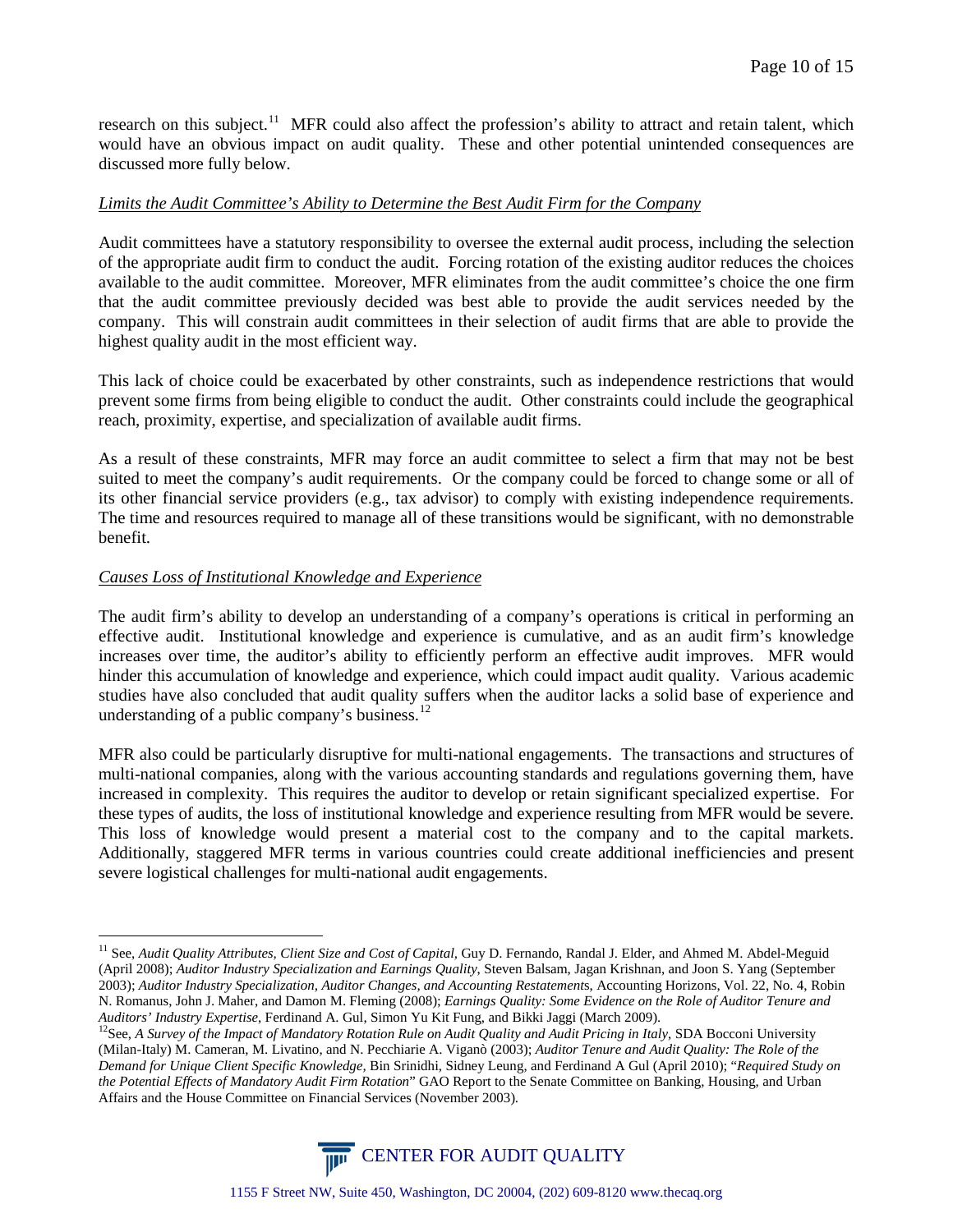Companies do voluntarily change auditors from time to time, and auditors and companies do manage these transitions. However, there are significant differences between voluntary audit firm rotation and MFR. For example, when an audit committee decides to change auditors, it has generally weighed the costs and benefits of this decision and stands prepared to invest company resources in evaluating and identifying the new audit firm and informing the new auditor about the company's operations and accounting policies and practices. If, however, auditor rotation is mandated, there could be circumstances where the company under-invests in this effort, perhaps because of competing demands on corporate resources, such as a major financing transaction. This could put additional strains on the audit committee, as it would need to be especially vigilant in ensuring that management was committing the necessary resources to working with the new auditor.

Academic research has also suggested the potential for higher audit risk during the first year of the audit engagement.<sup>[13](#page-10-0)</sup> Companies and auditors currently manage these risks with voluntary changes in audit firms, but there is an incremental effort to doing so. Sharply increasing the rate of auditor rotation would cause an increase in this effort, with no indication that commensurate benefits would accrue to the company or investors, or that audit quality would improve.

### *Limits Auditor Specialization*

Many audit firms have established professional practices in certain market sectors in which the audit firms develop and maintain specialized expertise. This expertise is vital to the execution of high quality audits, especially in complex industries and accounting areas.<sup>14</sup> MFR could hinder this knowledge development and limit firms' ability to provide high quality audits. For example, if an audit firm specializing in a particular industry is forced to rotate from an engagement without a similar specialized engagement to take its place, the audit firm could be limited in its ability to maintain this specialized industry expertise.

MFR would introduce a serial churn in the profession at a rate which is well above the organic rate. This would likely impair the ability of firms that previously specialized in certain industries to continue to do so, as MFR would eliminate a sizable block of potential audit engagements for several years at a time. Reducing the ability of the profession to develop and maintain specialized expertise would reduce audit quality, to the ultimate detriment of public companies and their investors.

Some have argued that MFR could encourage more specialization as firms attempt to distinguish themselves from the competition. We believe the opposite would occur. In order for the market to support incremental investment in specialization, companies must be able to differentiate between audit firms. However, the concept of MFR rests on a faulty premise that audit firms provide commoditized services and can be switched out quickly with no impact on the quality or cost of the service. By promoting this faulty premise, MFR could, in fact, reduce market demand for specialization and, in turn, reduce investment in specialization, creating a cycle that is detrimental to audit quality.

<span id="page-10-1"></span><sup>&</sup>lt;sup>14</sup>See, *Earnings Quality: Some Evidence on the Role of Auditor Tenure and Auditors' Industry Expertise, Ferdinand A. Gul, Simon Yu* Kit Fung, and Bikki Jaggi (March 2009); *Auditor Tenure and Audit Quality: The Role of the Demand for Unique Client Specific Knowledge,* Bin Srinidhi, Sidney Leung, and Ferdinand A Gul (April 2010); *Does auditor tenure improve audit quality? Moderating Effects of Industry Specialization and Fee Dependence*, Chee-Yeow Lim, Singapore Management University, and Hun-Tong Tan (September 2009).



<span id="page-10-0"></span><sup>&</sup>lt;sup>13</sup> *Audit Firm Tenure and Fraudulent Financial Reporting.* Auditing: A Journal of Practice and Theory, Vol. 23, Issue 2. Carcello, J.V. and Nagy, A.L. (September 2004).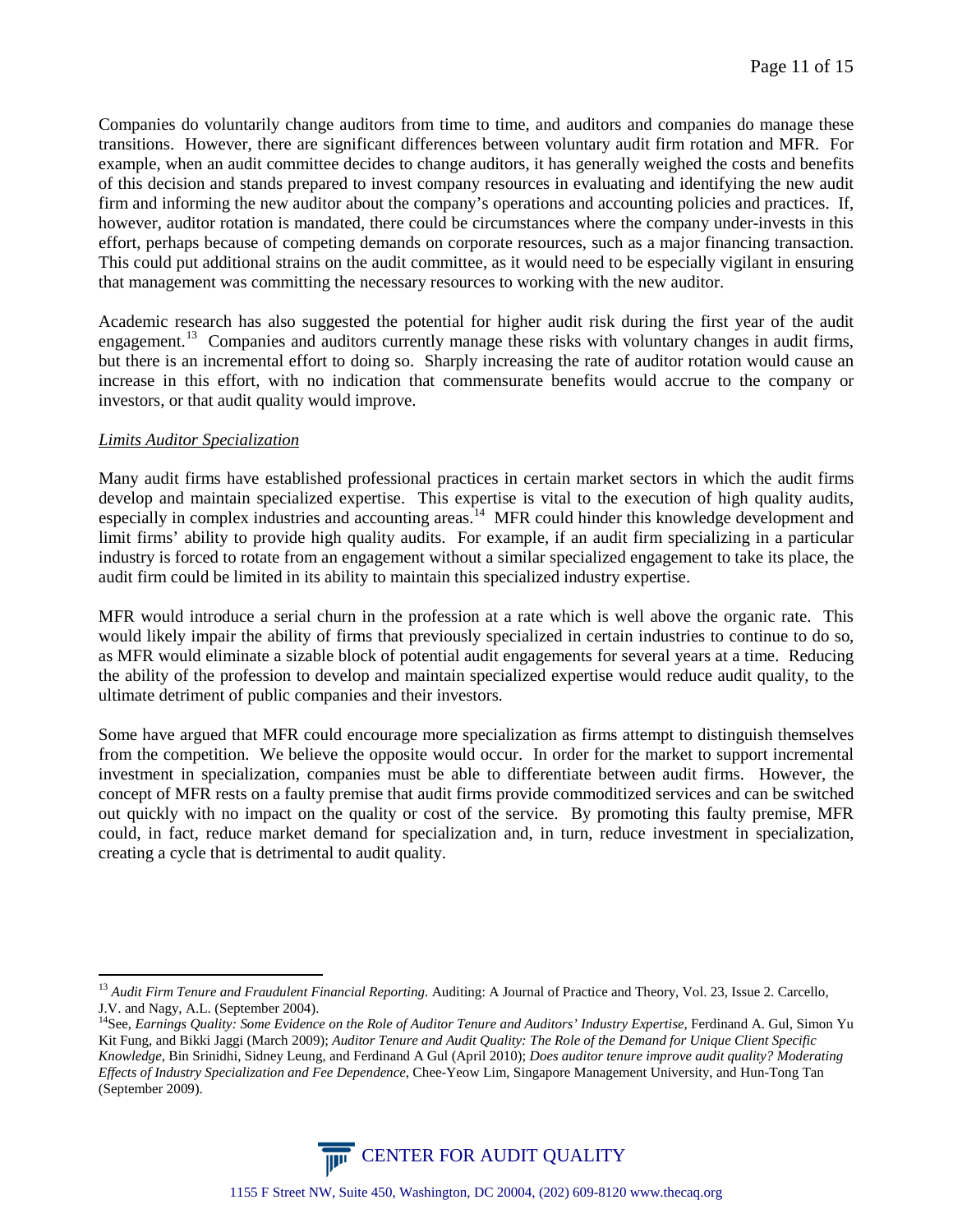# *Creates Resource Strains*

MFR would increase the number of audit firm transitions, which could strain existing company, audit committee, and audit firm resources. New audit engagements typically require higher levels of firm resources to help provide the audit firm with an understanding of the company's business and operations. New engagements also require access to an array of company personnel to assist the audit firm in understanding the company and its environment, including ICFR. Audit committees need to spend time soliciting proposals from several firms, reviewing proposals for the audit, and overseeing the auditor transition. Overall, the level of resource commitment for a new audit engagement is increased for all parties involved.

When an audit transition is initiated voluntarily in the normal course, there are benefits associated with the change, which are balanced against the costs. MFR provides no such balance and will strain company resources with no known demonstrable benefit.

# *Limits Ability to Attract and Retain Talent*

The U.S. Department of the Treasury's Advisory Committee on the Auditing Profession stated in its 2008 report, "To ensure its viability and resilience and its ability to meet the needs of investors, the public company auditing profession needs to continue to attract and develop professionals at all levels who are prepared to perform high quality audits in this dynamic environment."<sup>[15](#page-11-0)</sup> We agree that audit quality is enhanced by the audit firms' ability to attract and retain high-quality professionals to conduct audits, particularly within highly specialized industries. MFR could impact audit firms' ability to attract and retain this talent pool, as forced rotation could result in higher attrition of staff that leave for other professions and could make the profession a less attractive career choice to potential new public company auditors. Higher attrition could result from diminished clarity related to potential career paths (e.g., ability to specialize in a certain industry), as well as from accelerated staff rotation across companies, industries, and geographic locations.

The public company auditing profession already faces significant challenges in attracting and developing professionals at all levels to perform high quality audits. We believe MFR will only add another challenge in attracting and developing professionals within the auditing profession, again with no demonstrable benefit.

# *Could Increase Audit Market Concentration*

The Concept Release suggests that MFR could "operate as a catalyst to introduce more dynamism and capacity into the audit market." The CAQ fears the opposite could occur **–** that MFR could lead to increasing concentration, decreasing the number of auditors competing for new engagements.<sup>[16](#page-11-1)</sup>

As noted at the PCAOB's November 2011 Standing Advisory Group meeting, MFR could cause some audit firms with smaller public company audit practices to abandon their public practice and focus instead on private company audits.<sup>[17](#page-11-2)</sup> This shift from serving the public company market could occur if some smaller audit firms are not able to absorb the additional administrative and financial burden associated with MFR, including the costs of tendering, transitioning, and developing and maintaining additional expertise to compete for new engagements. This detrimental impact on small business is an unintended consequence that the PCAOB must consider carefully. Some multi-disciplinary firms could abandon their public company

[http://pcaobus.org/Rules/Rulemaking/Docket037/11092011\\_SAG\\_Independence\\_Transcript.pdf](http://pcaobus.org/Rules/Rulemaking/Docket037/11092011_SAG_Independence_Transcript.pdf) (November 9, 2011).



<span id="page-11-0"></span><sup>&</sup>lt;sup>15</sup> Advisory Committee on the Auditing Profession, Final Report, Section VI Human Capital, VI:1,

<span id="page-11-1"></span><http://www.treasury.gov/about/organizational-structure/offices/Documents/final-report.pdf> (October 2008).<br><sup>16</sup> Mandatory Audit Firm Rotation and Audit Quality: Evidence from the Korean Audit Market. Soo Young Kwon, Young D and Roger Simnett (November 2010).<br><sup>17</sup> PCAOB, [Transcript Excerpt: Standing Advisory Group Meeting,](http://pcaobus.org/Rules/Rulemaking/Docket037/11092011_SAG_Independence_Transcript.pdf)

<span id="page-11-2"></span>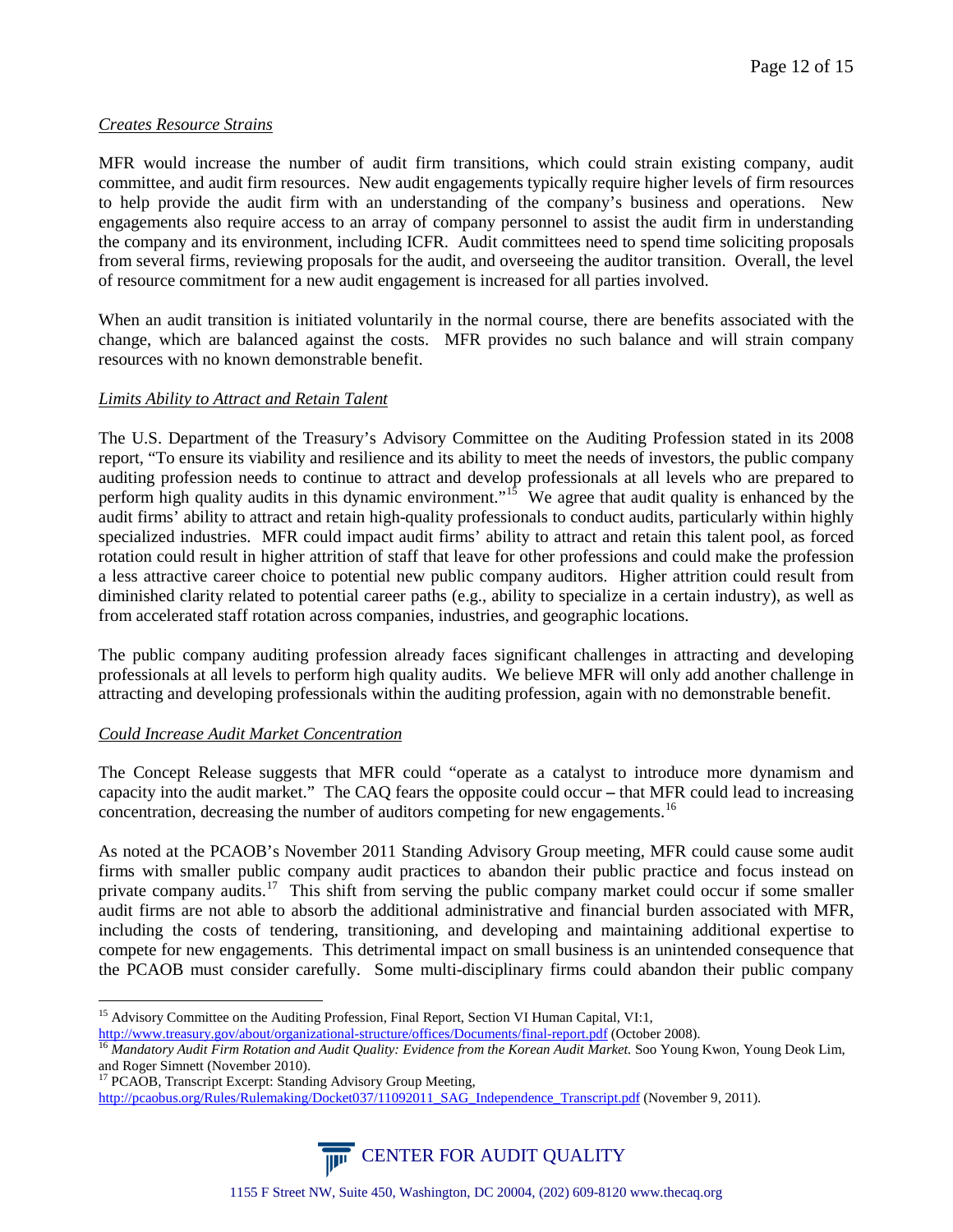audit practice in favor of providing non-audit services to public companies. This dynamic, much like the impact on smaller audit firms described above, would also have a detrimental impact on the composition and quality of the audit market.

# **b. Increased Costs and Disruption**

The Concept Release acknowledges concerns that MFR could "risk significant costs and disruption" to the capital markets.<sup>[18](#page-12-0)</sup> Since we currently do not operate in an environment of mandatory firm rotation, obtaining an accurate picture of potential costs to relevant parties in the United States is obviously challenging. The Concept Release cites the 2003 Government Accountability Office's "Required Study on the Potential Effects of Mandatory Audit Firm Rotation" which estimates that under an MFR environment, initial year costs associated with the provision of audit services could increase by at least 20 percent for the audit firms, and audit selection costs and audit support costs could increase by at least 17 percent for public companies.<sup>[19](#page-12-1)</sup> While we have begun to think about the potential costs and disruptions of MFR in today's environment, and outlined several major considerations below, it would be imperative for the PCAOB to obtain a more current and comprehensive impact analysis prior to any movement to adopt a proposal as far-reaching as MFR.

# *Public Companies*

A company must devote resources to the selection of a new audit firm. These efforts could result in costs associated with designing and responding to requests for proposals, holding meetings between various company and audit firm representatives (both domestically and internationally) to provide information that would allow the submission of meaningful proposals, and any other processes necessary to evaluate and select a new audit firm.

Once an audit firm is selected, there is additional time and cost associated with educating the new audit firm regarding the public company's business. This includes providing the firm with an orientation to the company's operations both domestically and abroad, accounting systems and records, internal control systems and procedures, and accounting methodologies. Such activities require company personnel and board and audit committee members to devote significant time and effort to the external audit function and activities in order to maintain audit quality. These costs always occur with a change of auditor, but are considered by the audit committee in the context of the expected benefits of the change; the costs are not arbitrarily imposed.

MFR also could increase the company's costs for non-audit services. Many public companies use the same firm to provide audit and tax services, which generates obvious synergies and cost savings. When companies are forced to rotate their auditor, they also may be forced to change non-audit service providers. Large multinational companies may be using each of the largest four audit firms for a different service, and MFR could cause a simultaneous rotation of several service relationships. In these cases, MFR could cause a substantial increase in other costs not directly related to the financial statement audit.

# *Audit Firms*

From an audit firm's perspective, there are significant time commitments associated with undertaking a new audit engagement, including gaining an understanding of the new public company, reviewing the predecessor audit firm's working papers, educating the audit staff about the company's business, industry, financial systems, internal controls, and complex accounting transactions. This typically results in a larger number of



<span id="page-12-1"></span><span id="page-12-0"></span> $18$  Concept Release, page 3.<br> $19$  Ibid, page 14.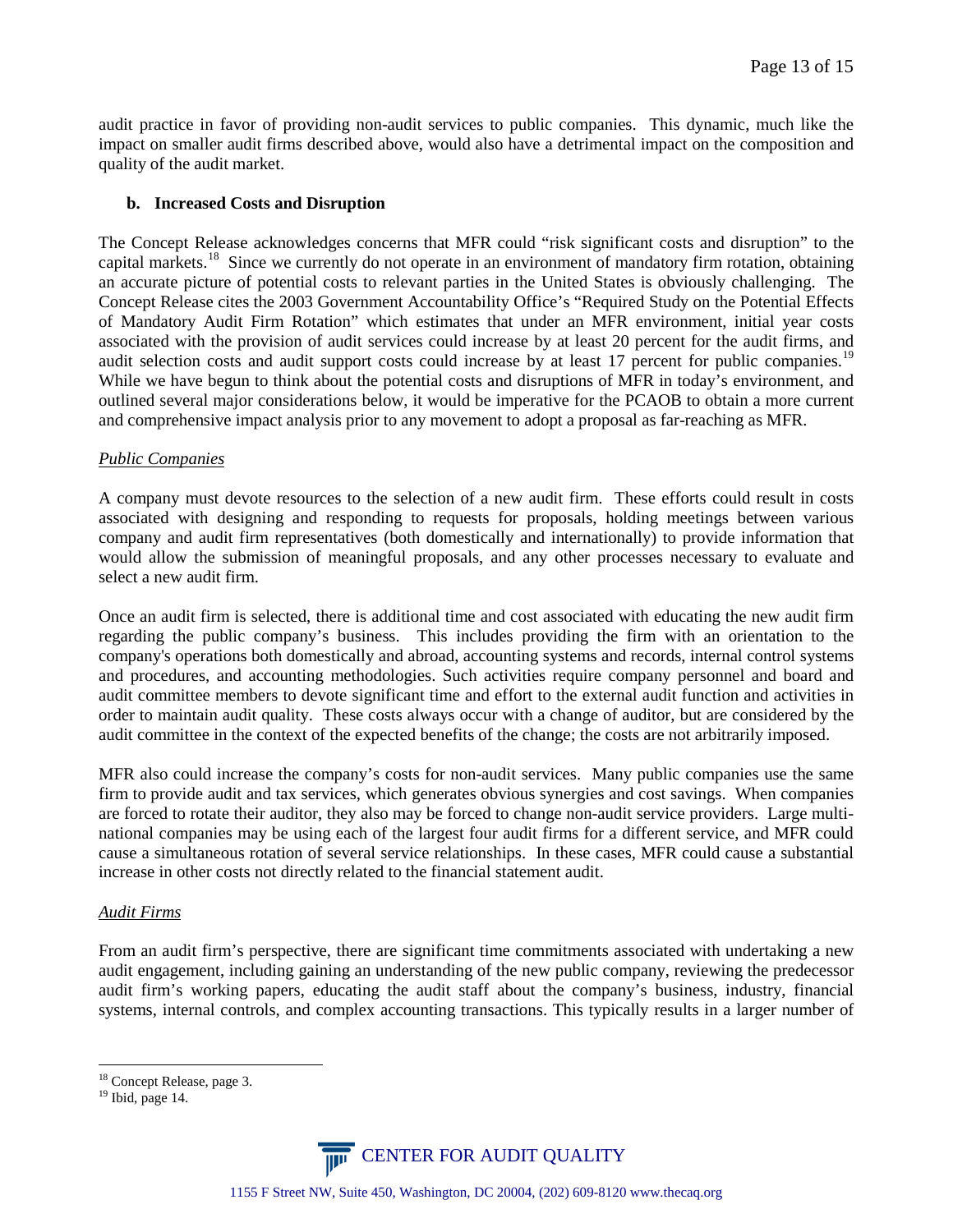audit planning hours and audit hours overall, which would increase audit costs and could increase audit fees to public companies.

Additionally, as tenure periods expire due to MFR, audit firms will incur the expenses associated with business development and proposal preparation on a regular basis. For major, multi-national audits, these are not insignificant costs. Developing or acquiring experienced staff to position a firm to be able to demonstrate competencies in a given industry sector in which they do not currently have sufficient expertise would increase costs. Having to relocate staff to provide coverage in certain geographies for new or potential audit engagements imposes a cost on firms that they might not have chosen to incur were it not for MFR. This would also take a toll on audit staff, and further impair the profession's ability to attract and retain talent.

### *Impact on Confidence in the Capital Markets*

Costs and disruptions to public companies could be more severe during periods in which a public company is going through a significant event such as a corporate financing, merger, acquisition, corporate restructuring, implementation of new financial reporting requirements, bankruptcy, or significant turnover of management. If the company is forced to change auditors during such an event, corporate resources could become stretched and affect the ability of the company to appropriately deal with the event. The mounting costs described above could raise the cost of capital for U.S. companies, and if audit quality deteriorates as a result of MFR, investor confidence in U.S. companies could suffer.

**\* \* \* \* \* \***

Auditor independence, objectivity, and professional skepticism are critical to the execution of high quality audits. The CAQ is continuously exploring ways to improve audit quality and is working actively with other stakeholders toward this goal. We believe that a holistic approach that examines opportunities for improvement in the roles and responsibilities of all members of the financial reporting supply chain will best meet the needs of investors and other stakeholders. We encourage the Board to consider the ideas we have put forth in this letter that we believe will advance our shared goals of continuously improving financial reporting and audit quality.

As noted above, we are not aware of any indication that MFR would improve audit quality. In fact, MFR is likely to harm audit quality and generate other unintended consequences. It is vital that the Board carefully consider these consequences and their impact on public companies, audit committees, audit firms, and investors before taking further action.

We appreciate the opportunity to comment on the PCAOB's Concept Release and welcome the opportunity to offer our views on ways to enhance auditor independence, objectivity, and professional skepticism, which are central to the role that auditors play in the capital markets. We also welcome the opportunity to work with the PCAOB staff and stand ready to assist the PCAOB in any way we can.

Sincerely,

C'miliam formelli

Cynthia M. Fornelli Executive Director Center for Audit Quality